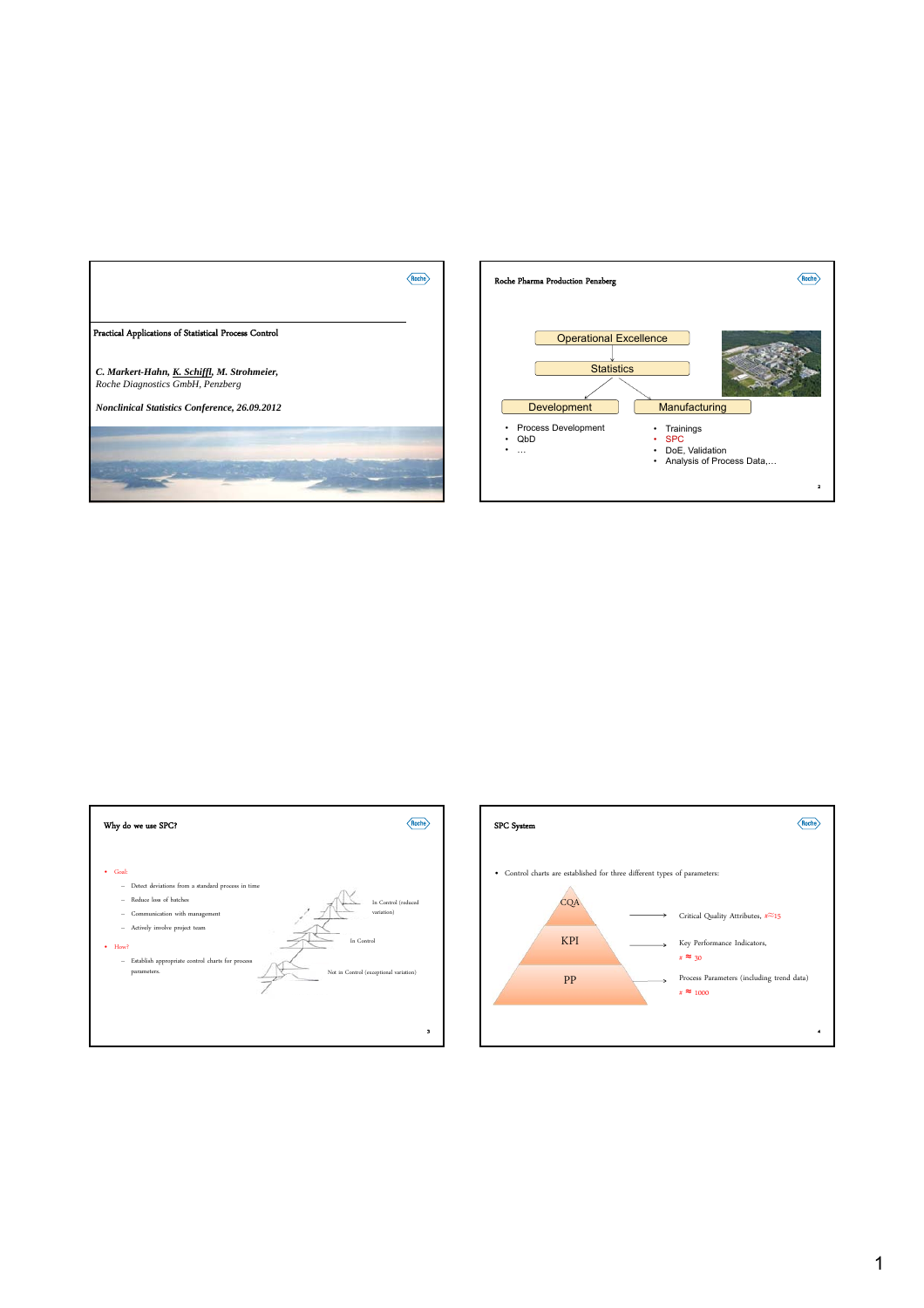







2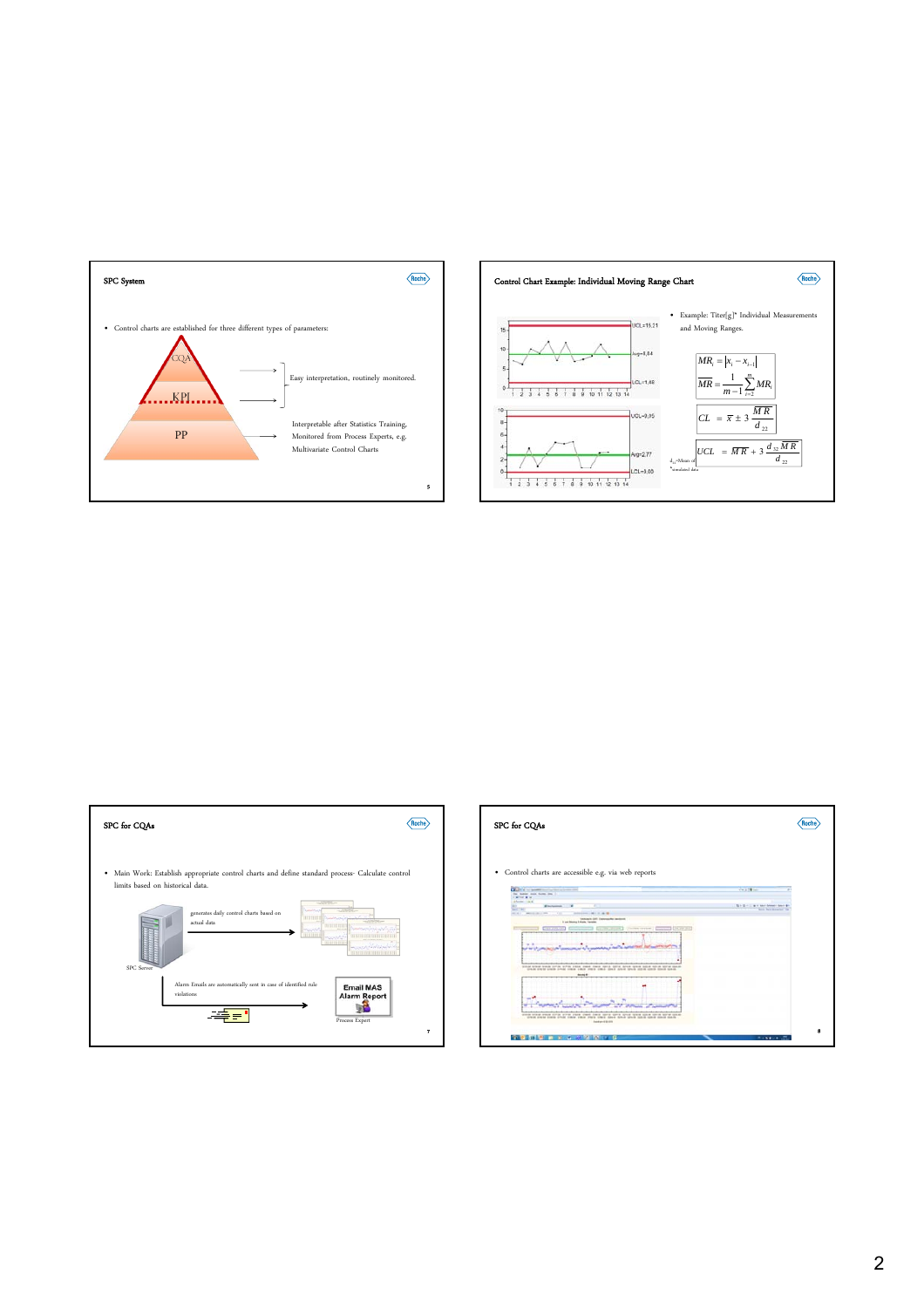





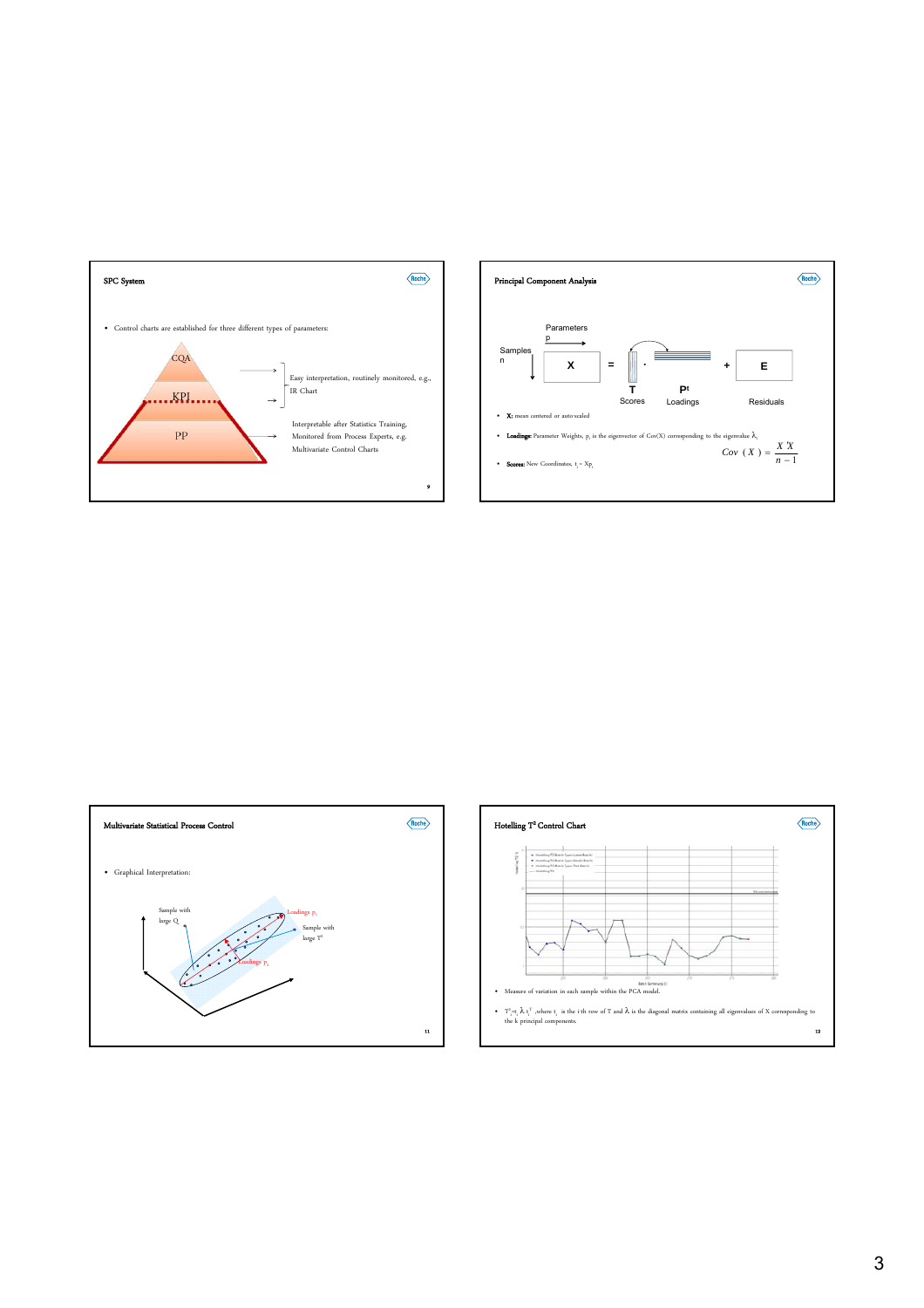

## Multivariate SPC for further Process Parameters

• Multivariate Control Charts: extate process considering many parameters at the same time

14

 $\langle$ Roche $\rangle$ 

- Causes of a multivariate alarm: – Individual variables being outside their allowable range
- Fouled relationship between two or more variables
- Multivariate Control Charts are analyzed by experts, no alarm emails are sent.